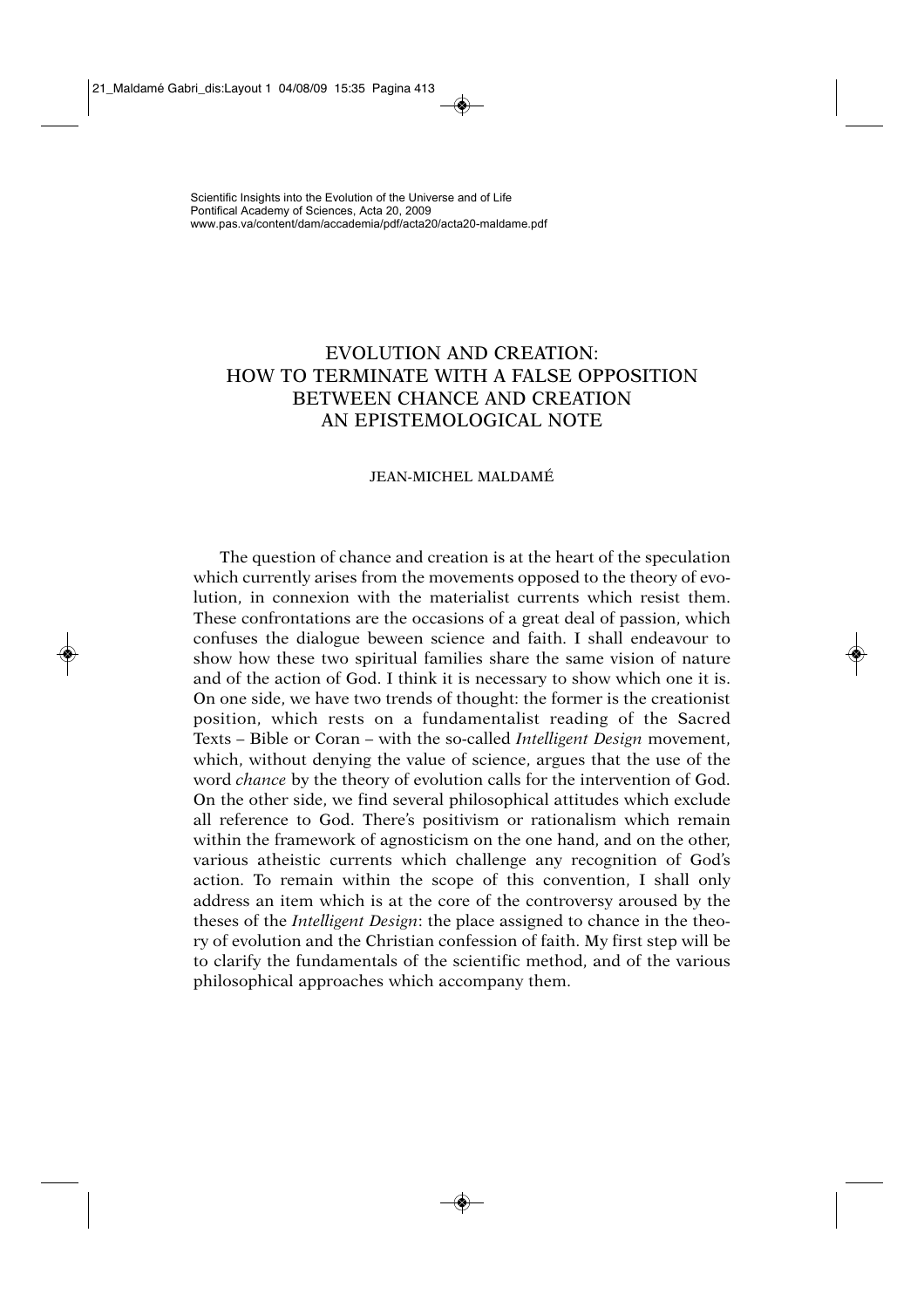#### 1. CHANCE, SCIENCE AND PHILOSOPHY

### 1.1*. Reason*

With the emergence of the rational spirit which presides over science, those who produced knowledge had to tear themselves away from the sacred vision of nature, according to which – since every phenomenon was produced by a divinity viewed as an image of man and endowed with freedom, nature could not admit anticipation or prevision. Ever since the ancient Greeks, scholars and philosophers have distanced themselves from a magical conception of existence; they have invented the notion of natural causes. According to them, nature must be understood starting from universal principles operating according to a rational principle contained in the notion of nature. The notion of law, in sciences and in social life alike, refers to the consistence of an action which rests on a fundamental order, at a deeper level than varying phenomena, a *Logos*, a Reason. The notion of nature then refers to the presence of an invariant which is of fundamental importance in the relationships between beings. Mankind, furthermore, shares in this reason; facts and laws are accessible to its intelligence. This fundamental asset of culture is still of immediate relevance. But it can be useful to examine it at the stage when it first appeared, and to observe that scholars have noticed the limits of this idealisation and that it was necessary to take into account what evades reason.

This tension lies at the heart of the debates on the theory of evolution, contradicted by an ideal which is at the same time of a scientific and religious nature. I shall approach the subject with a view to showing the errors which lie at the basis of the negations and mutual exclusions between science and faith, à propos of the post-darwinian theory of evolution.

# 1.2. *Various Conceptions of Chance*

The two words, chance and necessity, do not have the same meaning for everybody. They are part of a philosophy of nature which links up the various elements of evolution. In the first place, there is a compelling sequence of events between cause and effects; an act having been made, the consequence is unavoidable – as the logical order of propositions in reasoning, and even more drastically mathematical deduction, demand. But secondly, experience shows that such a sequence is not of an absolute nature. In natural processes, there are facts which evade forecasting: this is why philosophers have introduced the word chance (*tukè*). Using this word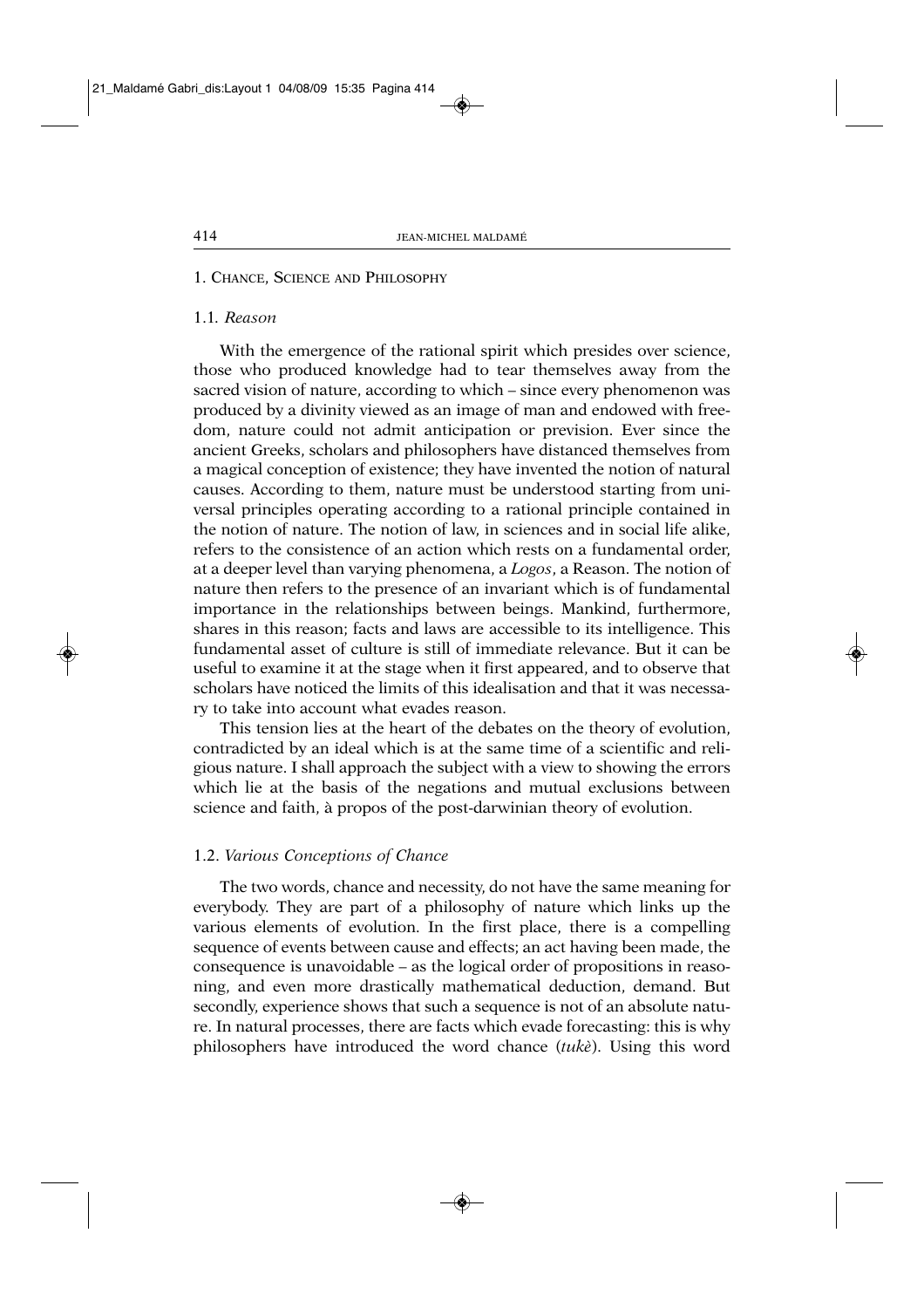means that the world perceived by the human mind is not enclosed within the sole logic of necessity, as expressed by the laws of nature; it must provide scope for contingency. Such acknowledgement is a sort of humiliation for reason, which has to face what evades its investigation. In view of this difficulty, there are several schools of thought.

a. The first school makes chance into an ontological reference. The word *chance* designates a universal force which acts on natural phenomena. If there is an immanent rationality (a *Logos*), it is not all powerful; it is linked to another force which is called chance (a word used in games with an unforeseeable outcome, like dice). This notion revives a cosmology where necessity and chance are the demiurges who preside over the future of the world. Thus Democritus claimed that in natural processes, either physical or biological, there was a combined action between two principles: chance and necessity.

b. The second school bases their theory on a reading of nature according to mathematical principles (the model of which remains Plato). The human mind tries to understand the world by putting it in accordance with perfect forms (of which the dodecahedron is the iconic figure); but this perfection comes up against the resistance of the opposed principle, matter. This vision of nature provides a theoretical framework for the practice of craftsmen, engineers, and architects who act against the resistance of building materials in order to erect well organized, useful constructions. The mathematical orientation of modern science partakes of such a vision of nature which resists the action of the human mind and transformation. Chance points – if not to the failure of human thought, at least to its limitations. This definition of chance is quite present in modern scientific thought, in its mathematical treatment of natural phenomena. Chance – let's say ignorance – is minimised by a statistical approach which leaves the individual in the background and formulates general rules.

c. The third school of thought (the model of which remains Aristotle) considers that matter is not an obstacle, but a principle or a cause. There is no opposition, but a correlation, and cooperation, between this cause and the others (the shape, the producing agent, or the end). They all pertain to chains of action. Now, the chains of causality are independent; this is why there are events which evade all prevision. Thus modern science remains faithful to its sources, when it describes chance as the fortuitous meeting of independent causal series. Chance is connected to the richness of reality and its interactive complexity. Such a richness is conveyed by the vocabulary, since the word *tukè* has been translated by the Latin word *fortuna* (fortune, in English) and by the words *chance* (a classical word in English), or hope.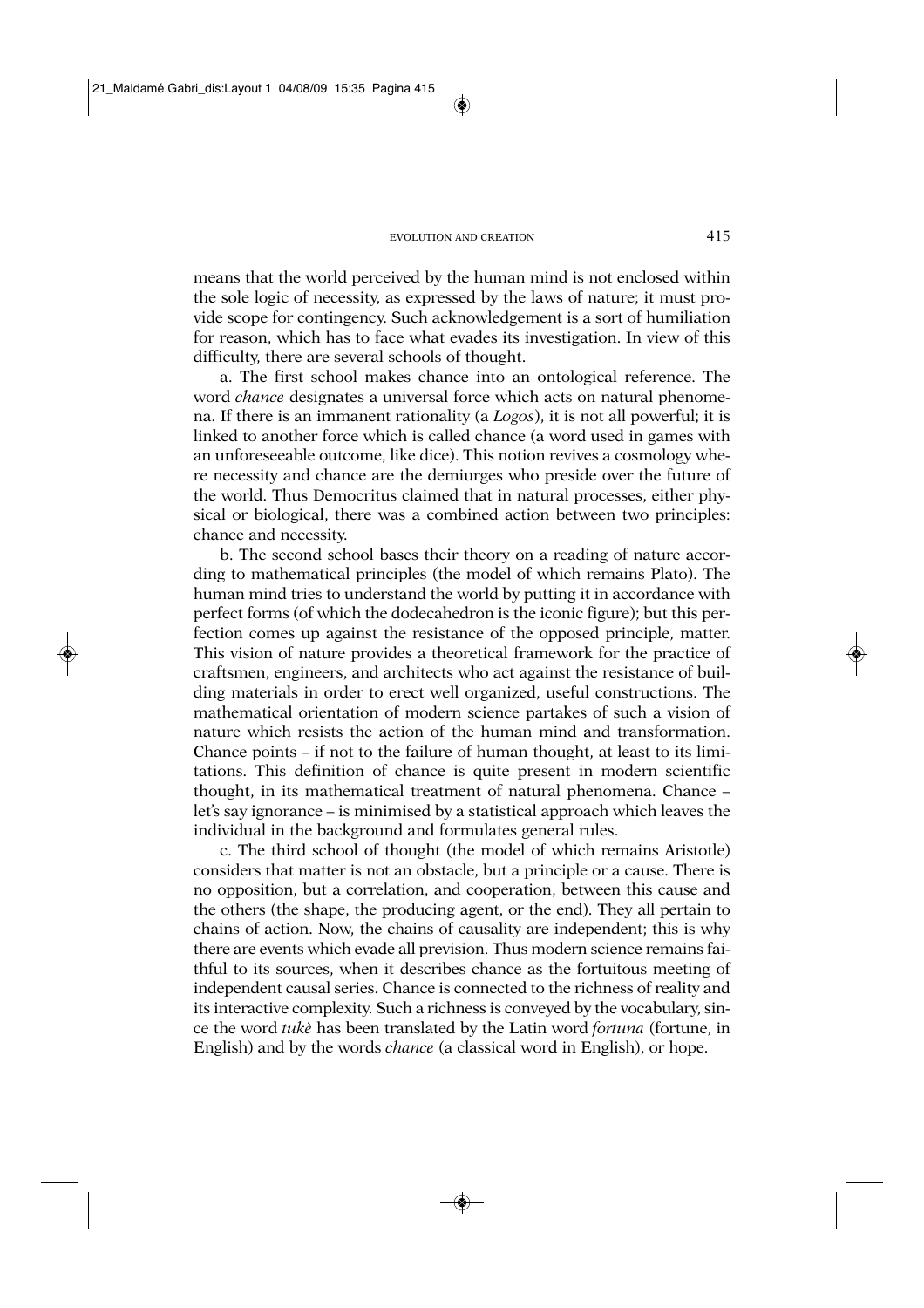d. A fourth school of thought carries this notion of chance even further and claims that the concept of fortuitous events – void of moral qualification of good or evil – is the sign of a defeat of thought. This defeat is not due to the misunderstanding of actions in process, but to the lack of a global vision. Chance is due to the lack of a vision which would allow us to see independent causal series with an encompassing eye. Chance then could be defined as a lack of finality. Chance is the sign that, in natural processes, causes are not of the same order and that, even when they are, they are independent.

The present tradition in sciences offers then four conceptions of chance, namely: the sacred conception, where it is related to the divine; chance as defeat of mathematical perfection; chance as resulting from fortuitous connexions which evade prevision; and lastly chance as a lack of discernible finality. It is through the fourth notion of chance that science crosses the path of theology, which confesses God's creating action. Before developing this point, one should keep in mind that any discourse on chance is very closely linked to a philosophy of nature, according to the vision of the world given by science.

## 2. DOES THE VISION OF GOD ABOLISH CHANCE?

The fourth notion of chance shares with the other conceptions the idea that chance shows the limits, perhaps the defeat of human reason. Such a situation has been received by monotheistic theology as an opportunity to indicate the difference between the human mind and God. For the monotheistic tradition, God is 'the Subject who knows all', 'the Living One who sees' – says the Biblical tradition, rejoining the indo-european etymology of the word deus. The immediate conclusion of this is that chance does not exist in the eyes of God.

The theological tradition dates back to the Greek philosophers who illustrated it with the following fable: two slaves have been sent by their master on some errand to the same place. Each one of them is informed only of what concerns him. Neither of them knows what the other has been ordered to do. When they meet, they believe that their meeting has been fortuitous, they think that they have met 'by chance'. In fact, when considered from the outside, their meeting was unforeseeable. On the contrary for the master, the meeting was foreseeable, since he knew what both had to do. So what can be described as chance when only one sequence of events is taken into account, is no longer that for him who has a global view of the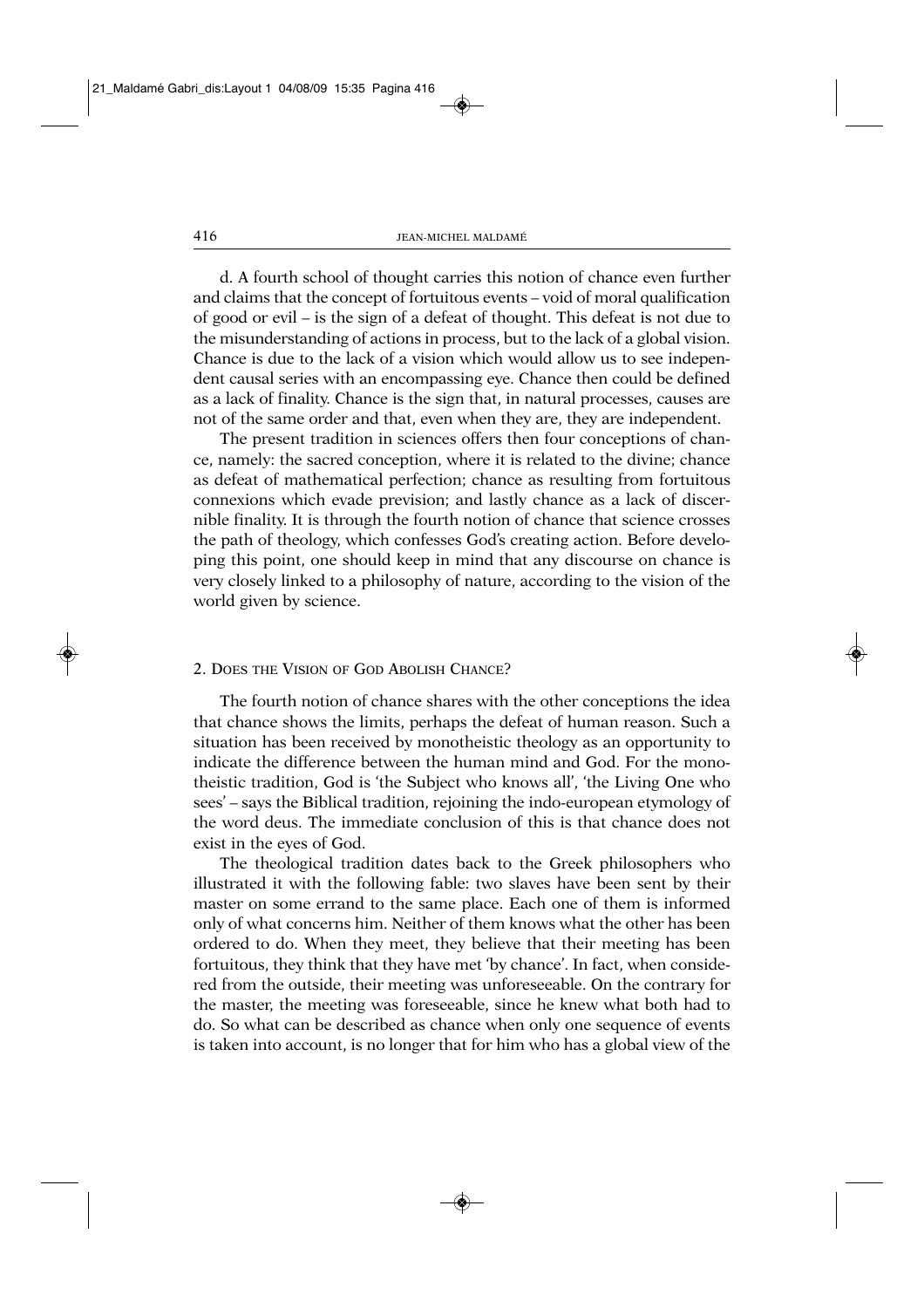problem. In a hierarchical vision of actions, several levels can be identified. There is the superior point of view (that of the engineer versus that of the workman, that of the architect versus that of the craftsman, of the officer versus that of the soldier). Chance ceases to exist for him who has a general knowledge and a global vision of the whole. There is also the inferior point of view: that of the grass-roots operator, with a limited point of view. Monotheistic theology, when it claims that God knows all, also concludes that for God – who is supposed to be at the very summit of all hierarchies in knowledge – there is no such thing as chance.

It is in the wake of this hierarchical view of nature that the debate takes place today, opposing chance and the action of God – or the theory of evolution and creation or providence. Such an opposition leads to two options: one is atheism, for which the very existence of chance negates the assertion of a world regulated by God. The other one is the apologetics used by the so called current *Intelligent Design* which, in order to assert God's action, discards the scientific value of the theory of evolution, which allows for the presence on a large scale of chance in the phenomena of life.

I shall endeavour to show that such an opposition is wrong, both from the theological and scientific point of view. But in the first place, the philosophical meaning of the words chance and providence (or creative process) must be clarified, ansd a few misunderstandings must be repudiated.

#### 3. THE THEORY OF EVOLUTION AND THE REFERENCE TO CHANCE

The word chance is present in the theory of evolution – in its present form – the Synthetical Theory, also called neo-Darwinian (a clumsy expression, in my view, because it presents scientific research as an ideology). This theory is scientific; it must be understood in the context of what has occurred in the perspective of modern science, which began with the mathematical approach of the sciences of nature facing unforeseeable events. The progress of science has changed the meaning of the word chance, owing to the mathematical treatment of the prediction of the future.

## 3.1*. Chance*

Modern science has definitely repudiated two of the various meanings above mentioned, for ideological reasons. The first meaning is the religious meaning, according to which chance is like a demiurge opposed to the Goddess Reason. The second meaning is the meaning which deals with finality.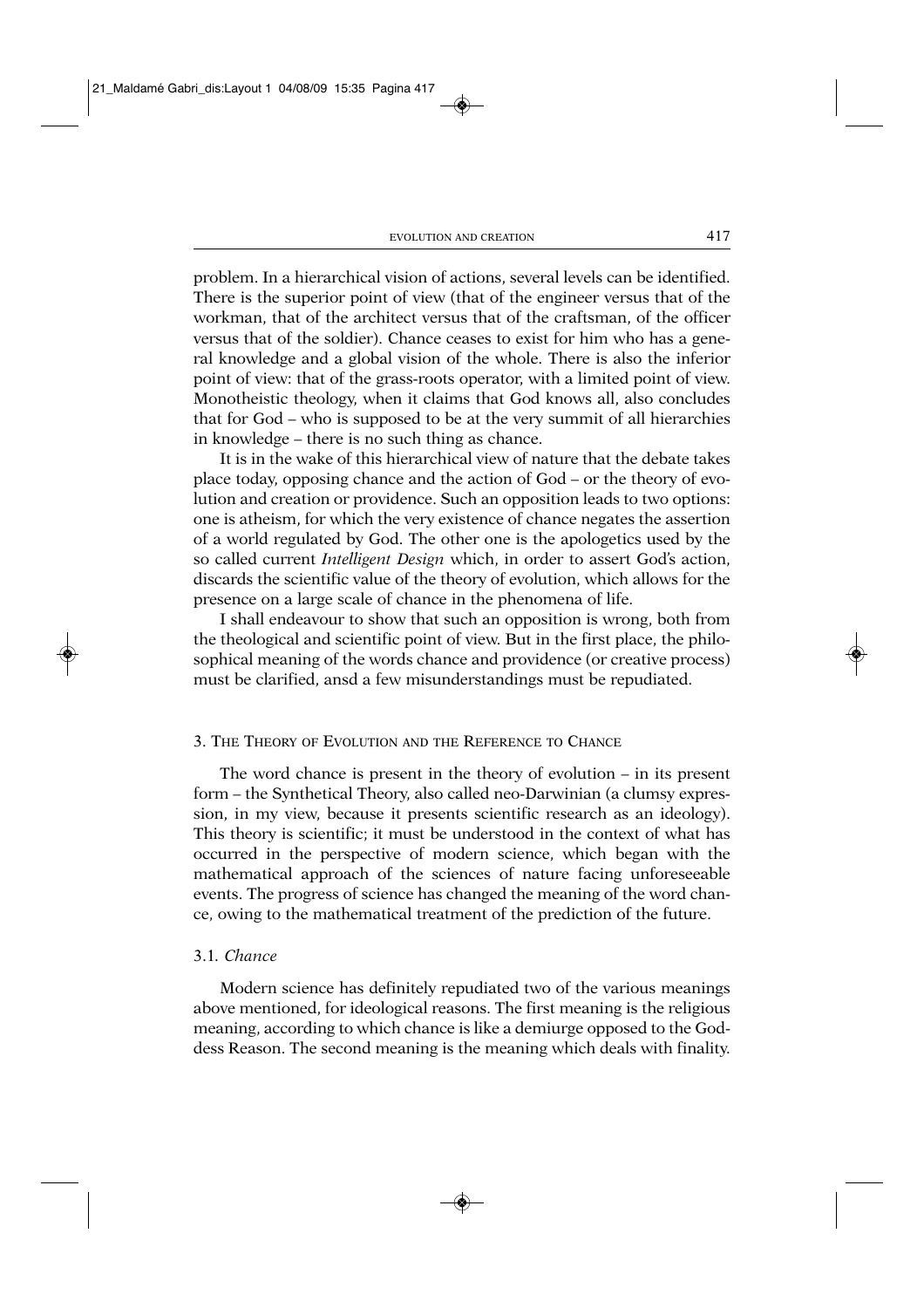The present meaning of the word is related to the mathematical approach to the sciences of nature. Such an approach has consisted in a study of what has been called 'probability', starting with the logics of propositions which is today clearly understood, thanks to the 'theory of measurement'. Because of this intellectual attitude, the general meaning, already mentioned, associated with the coming together of two independent causal series, has been clearer.

The term 'fortuitous' has remained in use, to convey what is of the order of everyday life. In the sphere of physical studies, when one has formalized the study of probabilities, the word 'aleatory' has come up to qualify a singular occurrence which evaded prevision. This word has first been understood in the context of the study of more complex systems where one speaks of 'deterrminist chaos'. Another term turns up in the mathematical treatment of statistics, the term 'stochastic', or 'randomly determined': it applies to what is caught up within the mathematical web of statistics. These two words belong to science. They have the merit of discarding the affects conjured up by the word 'chance' – when it is given the status of demiurge, or when it seems to be a persistent shadow dodging the light of Reason. One observes that rigorous scientific language evades the false debate consisting in opposing chance to science, understood along the lines of a strict determinism. Science acknowledges the aleatory character of events in stochastic processes. Chance is no longer just the correlative of ignorance; when recognized by the mathematical knowledge of probabilities, it helps to understand occurrences considered as singular events. This is why, when Darwin invented the theory of evolution, he made reference to the notion of chance, considered in the narrower sense, already mentioned. The current scientific theory does more – since the mathematical progress of the study of populations, genes, and biological factors allow a really scientific approach of vital processes.

Chance then remains a shadow which escapes a perfect approach to reality. But its presence, acknowledged and located as it is, does not nullify the project of a scientific explanation, as it appears in the theory of evolution.

One must at this stage admit that modern science distances itself from the ambitions of classical science. The latter was built on a mathematical approach, where demonstrations had a compelling character; so that the expression of the laws of nature in mathematical terms gave them an absolute character. This philosophy was grounded on the success of astronomy, a proper field for theoretically perfect movements. But this model of scien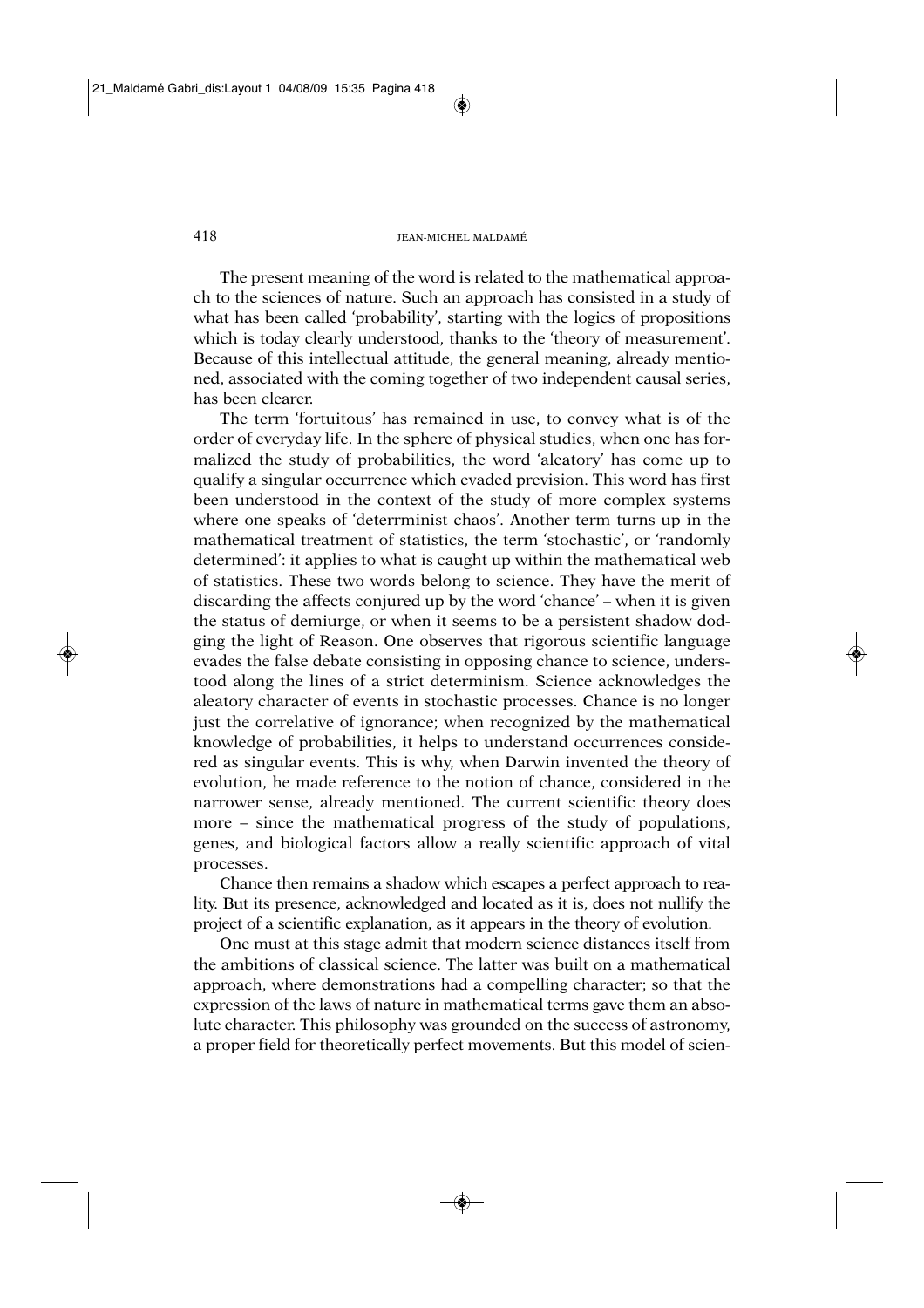tific knowledge is no longer recognized today, because its ideal is not adapted to the science of life, where the intricacy of actions in a single living person is not compatible with the rigorous pattern of classical astronomy.

The theory of evolution rests on the use of the notion of probability in the perspective of a mathematical approach within the framework of a statistical study. Hence the two elements which define its status, namely: in the first place, the theory of evolution is scientific; in the second place, its status is that of a theory, according to the exacting epistemological traditions of scientific knowledge.

# 3.2*. The Theory of Evolution as Theory*

In the first place, the theory of evolution is scientific. It is part of the nature of science regarded in mathematical terms and therefore distances itself from any reference to finality. It rests on a pragmatical ontology and therefore excludes any form of absolute thought process. It only acknowledges the existence of a teleonomy (a tension of living systems towards unity). But this does not suffice to claim the specificity of the theory of evolution. The theory of evolution aspires to giving an explanation of the unity and the diversity of living systems, by classifying them according a genealogical tree. So that as time has elapsed, new forms have emerged, which all belong to the category of the living. Such a tree does not aim at projecting sense into the future, but only to state how living systems have diversified. It is a historical reading; it is scientific, because it uses the present knowledge stemming from biology, and which has been verified in accordance with the scientific procedures of objectivity. But a historical reading invites one to leave room for novelty and unpredictability: this is what it does, using the vocabulary of the probability theory.

In the second place, one should highlight the fact that a theory gives a general interpretation of facts. One must therefore grant it the following status: it relies on facts, it uses interpretative principles and it builds global visions. A theory is not a collection of facts, but an interpretation of observations: it is an intellectual construction which gives a global vision of phenomena, pertaining to a specific field. Thus, the theory of evolution presents a big tree where the living systems are organized. If this methodological point is well understood, the error of those who defend the *Intelligent Design* becomes obvious: they use the occasional deficient observations (the missing links) to oppose a theory which is not a catalogue of facts, but a research program.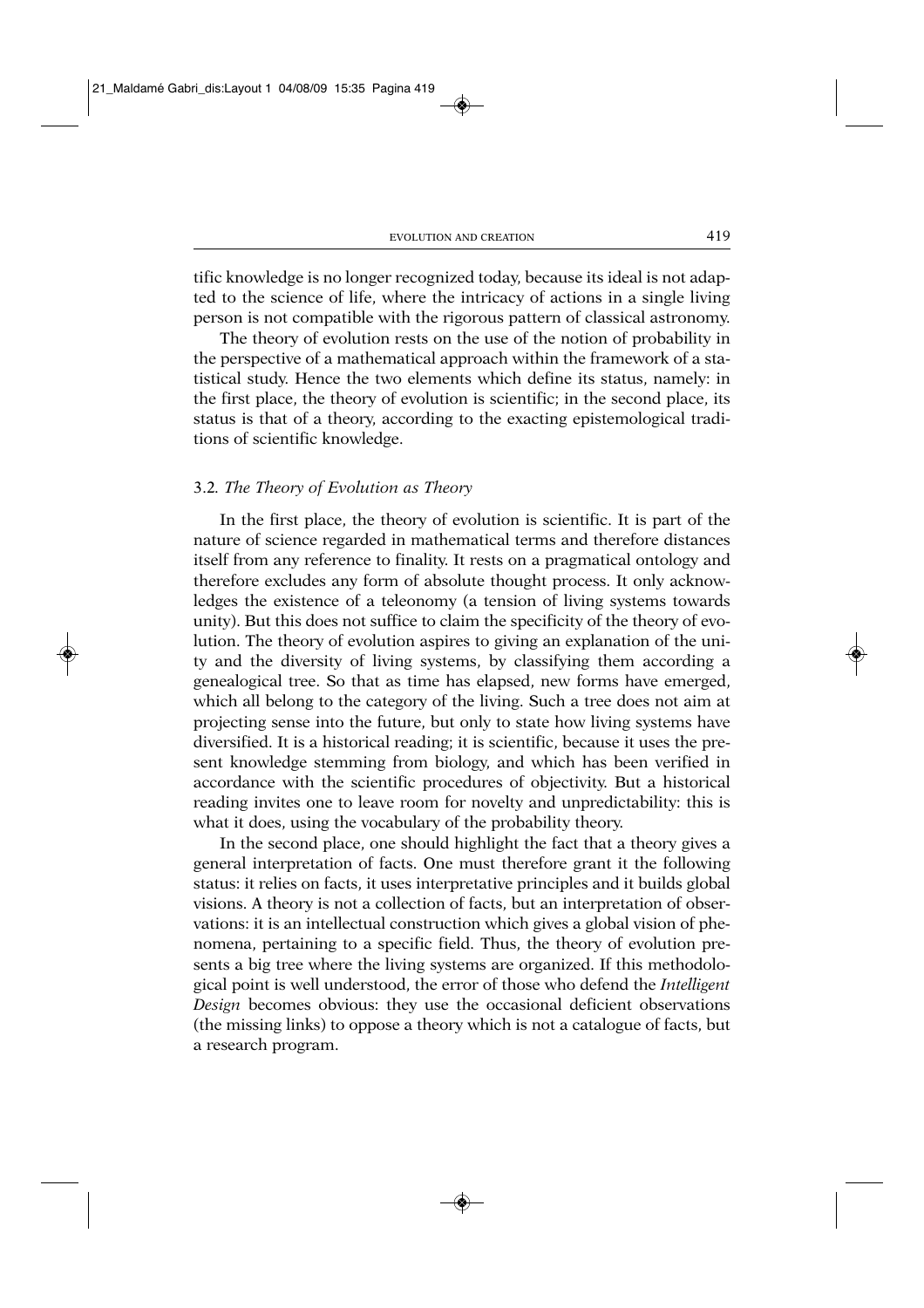The criticisms made by the defenders of *Intelligent Design* to the Synthetic Theory of Evolution are groundless, because if they do place emphasis on difficulties, those difficulties fall within the scope of the global vision given by the arborescence which allows us to see them. Thus, over nearly the last fifty years, many gaps have been filled, and many hypotheses have been verified. There's even more: whenever the observations have allowed it, the tree itself has been modified. These modifications were reckoned on by the perspective given by the general theory and they have confirmed the global perspective. If unresolved problems remain, in the present state of our knowledge, they do not call into question the global vision given by the Synthetic Theory of Evolution: on the contrary, they give the opportunity and the means to work at it.

## 3.3. *Reductionism*

It is important, at this stage, to distinguish between two meanings of the word 'reductionism'. Science produces results, which are not raw facts: they are conditioned by a method which demands that what concurs to the explanation be only what strictly belongs to its sphere or discipline, determined according to its methodological principles. This exacting demand is called, in the critical language of epistemology, *reductionism*. It excludes resorting to considerations which are not strictly speaking of a scientific nature and therefore it divests scientific work of all religious references. However, the word *reductionism* is ambiguous, because it has two meanings and it is important, as I said, to distinguish one from the other.

The first meaning is methodological. The word then simply signifies that the scientific explanation under no circumstances resorts to the 'non natural' – the 'supernatural' as we say today, in a sense which is not the sense of Christian theology. When science considers a fact, it takes hold of it inside the web of its means of perception, measurement, formalisation and inscription within the framework of the laws of nature. This is valid for neurosciences which bring about a reduction of what seemed to be the fundamental quality of man: his spirit, his conscience, his thought... Such methodological reductionism is necessary.

The word has another meaning. No longer pertaining to the field of epistemology, but to that of metaphysics. The reductionist option is philosophical, since it consists in saying that only a scientific method can approach reality and that anything that is not of a scientific order does not bear the stamp of truth. Thus, a discourse making use of supernatural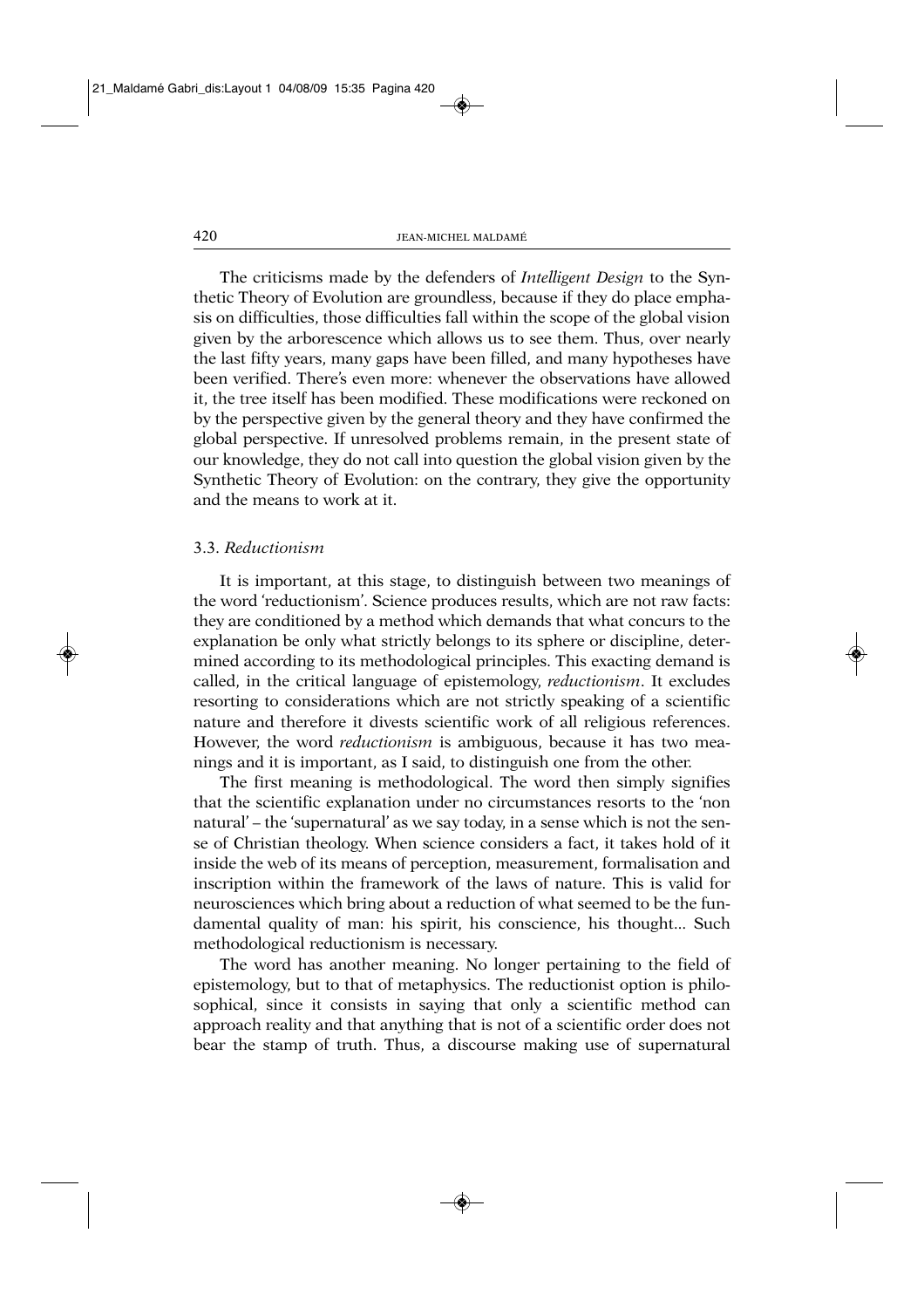beings – fairies, gods, angels or demons – belongs to the realm of fiction, to an archaic stage of learning, legitimate with children or the peoples which rationalists call for that reason 'primitive'. They have access to the kind of reason that knows that it is impossible to prove the existence of such entities through objective observations. Such a reductionism is found is various metaphysics which share a certain monism, in so far as they systematically use the adverb 'only', as though there were 'only' what falls under the scrutiny of science which could be considered as real. Science would be the exclusive approach to truth. This is a metaphysical option which is no longer scientific. It contradicts itself by denying through a metaphysical statement the value and the possibility of metaphysics.

If the first meaning is imperative for all, scientists, philosophers and theologians, the second meaning cannot possibly be held as valid by epistemological criticism. So that a free space opens up in order to deal with metaphysical perspectives concerning the origin and the end of life.

#### 4. CHANCE AND CONTINGENCY

This definition of the status of reductionism of science leaves room for a philosophical dimension. This is what we are now going to deal with. In order to do so, we must consider reality from a new perpective which is specifically philosophical, starting from our human experience getting involved in a process of transformation of reality. We then come across a term: that of contingency.

#### 4.1*. Ontological contingency*

The word contingency is part of the philosophy of nature. It stands in opposition to the word necessary. Contingent is what is not necessary. But this definition does not apply only from the descriptive point of view of science. It also addresses the question of how to exist in the present time. In this perspective, one can say that what exists is contingent, but could well not be. Not only as possibly not having been, or as doomed later to cease to be, but as not being in the very act of being. It is important to highlight the fact that the word *contingency* is here used in a sense other than the sense it has in sciences, where it applies to statistical laws or aleatory phenomena – but that it does not contradict it in any way.

The use of the word contingency serves the purpose of dealing with a question which is no longer only of a descriptive nature, but belongs to the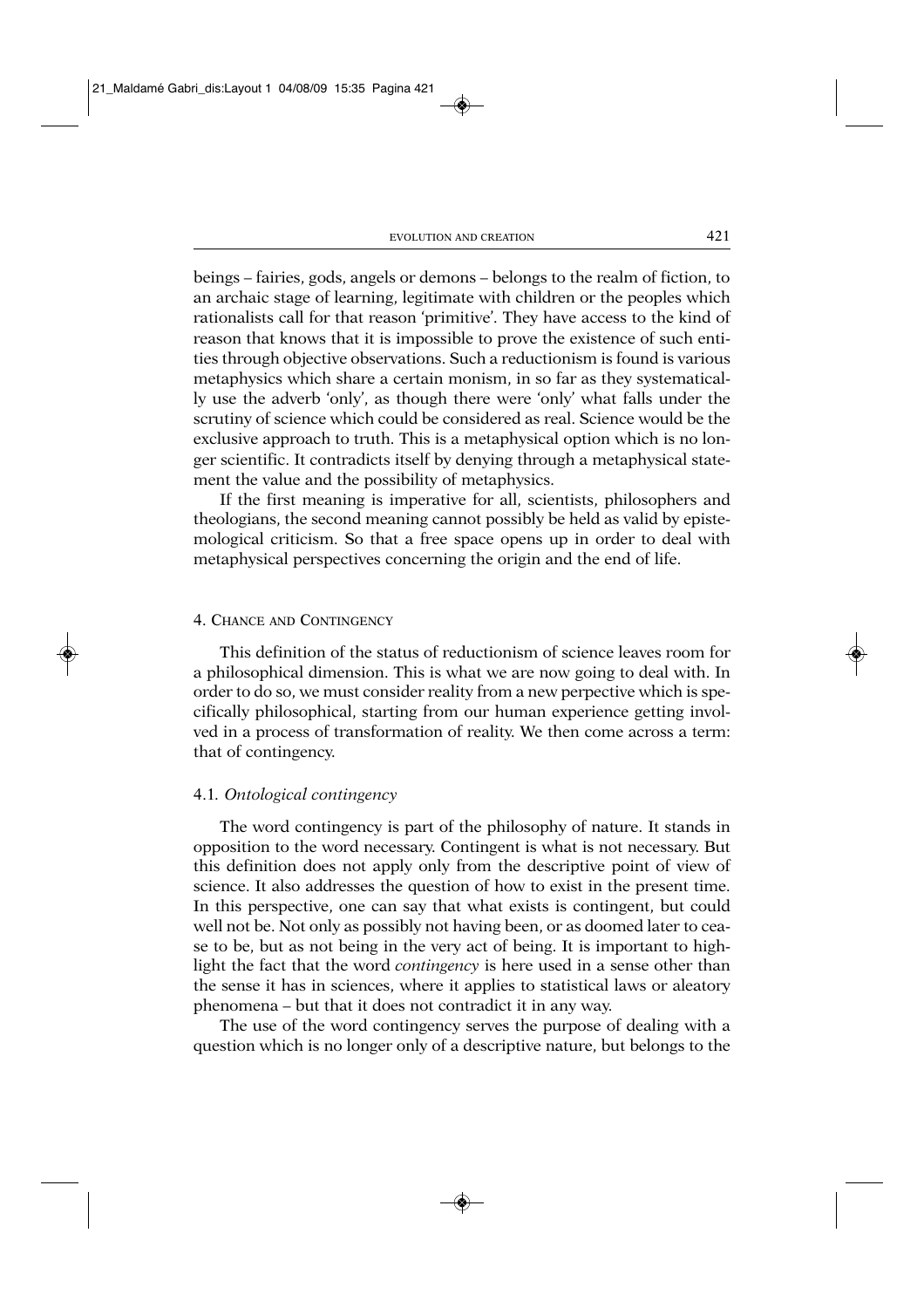world of the philosophy of nature or to the world of ontology, therefore to the sphere of metaphysics. I shall describe as contingent not only an event occurring in a series of events, but also its ontological status. A being is said to be contingent because he exists but could very well not be, not only in the future, but also in the present and in the uninterrupted succession of moments which constitute his lifetime. These ontological considerations are particularly relevant where living systems are concerned.

To live is indeed to perform the acts which allow one to overcome death: to feed, to develop, to reproduce... Such an act is contingent, it is not necessary; it is part of its beauty and its grandeur. Ontological contingency is shown and even enhanced by the theory of evolution when it expresses itself in the language of mathematical statistics.

#### 4.2. *Contingency in Nature*

The concept of contingency as defined above is not foreign to what the present theory of evolution offers. The word 'contingency' appears under the pen of scientists. The fact that an iconic figure of contemporary research (Stephen Gould) uses it, shows that he means to address a new question. It is not enough for the theory to redefine the tree which allows to classify the living systems and to unveil their unity and their diversity; the theory also insists on answering the question, why has the tree such a shape? It is not enough to explore the mechanisms of evolution – since the word mechanism conjures up a deterministic philosophy to the mind. One has also to pay attention to the production of novelty, as a characteristic of life.

The theory of evolution allows one to narrate the history of life. It is marked by contingency. Which means that with hindsight the human mind can survey the past course of events; but if one places oneself at the beginning of the historical sequence, one must admit that it cannot be inferred by pure mathematical calculation. The chaos theory shows that the limits of prevision are real. The future is based on conjecture. It is not an uncertainty which would result from ignorance; it is related to the very nature of life, whose main characteristic is to produce new developments. If such a possibility climaxes in human beings, it is present in all living systems. If Plato claimed that ignorance had something to do with the imperfection of matter, in this case ignorance relates to the ability of producing new developments, therefore to what is of value.

Current science no longer rests on the deterministic paradigm of the classical age (Descartes, Newton, Laplace, even Einstein) but on a para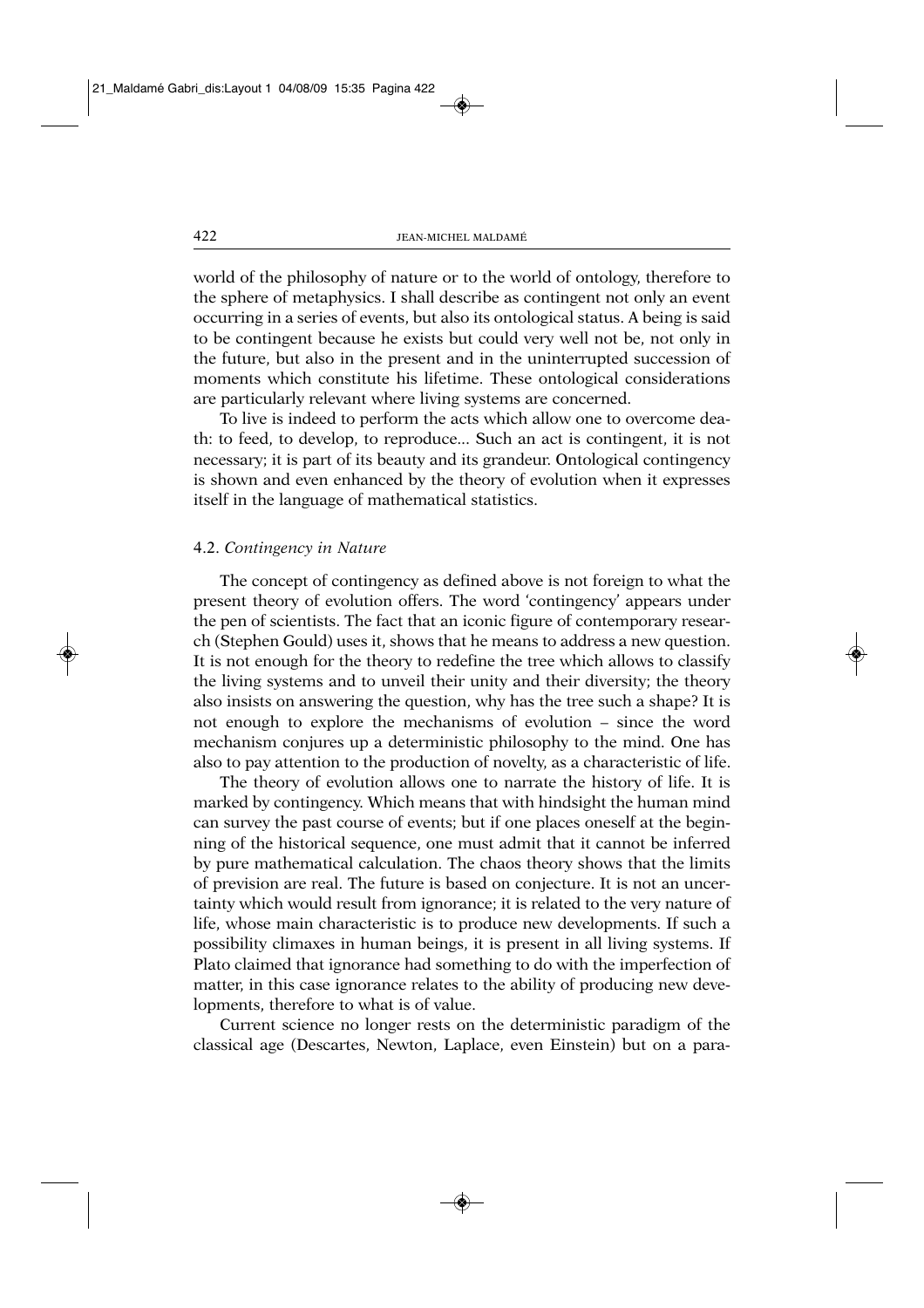digm where the present opens on to possibilities which are not strictly determined in advance. It may be of use to add that this is inscribed at the very heart of matter – in so far as quantic indeterminism reveals the rich energy held by bodies in physics and chemistry. At this stage, let me point to the awkwardness of those who support *Intelligent Design*, and confine their argumentation within the framework of the deterministic paradigm. They do so in cosmology, by recurring to the notion of the anthropic principle based on *fine tuning*. They do so in biology, when they claim that the indeterminism of genetics (of the individual, or of populations) has something to do with ignorance and not with the nature of the action connected to genes.The characterisation of the richness of life by the appearance of new developments logically leads to the question of creation. It is possible now to open a reflexion on the problem of creation without betraying the principle of a scientific approach.

#### 5. CREATION

The word *creation* introduces a new perspective. It has several meanings. This is why it is important to throw some light on a term which originally refers to a strictly theological concept, within the framework of monotheistic thought.

#### *5.1. A total production of being*

The word *creation* has become quite ordinary today. It indicates something new. An action is said to be creative when it causes something to appear which was not there. The word 'Creativity' is used to describe the ability of artists to create new things. The theological sense of the monotheistic tradition is more limited. It refers to the total production of being by a unique and transcendent God. In the active sense, it designates the act which produces all beings and the whole being of all. In the passive sense, it designates the result of such an action. I shall use it in the active sense.

In the theological discourse, the word 'all' indicates that it is not a matter of transformation, the passing from one state into another state. But in human action, if something new occurs, it is a relative novelty: it is a matter of passing from one condition to another. Let us remark that the use of the theological term is due to the desire to voice the value of the happy process by keeping the quality associated with the theological language. To be quite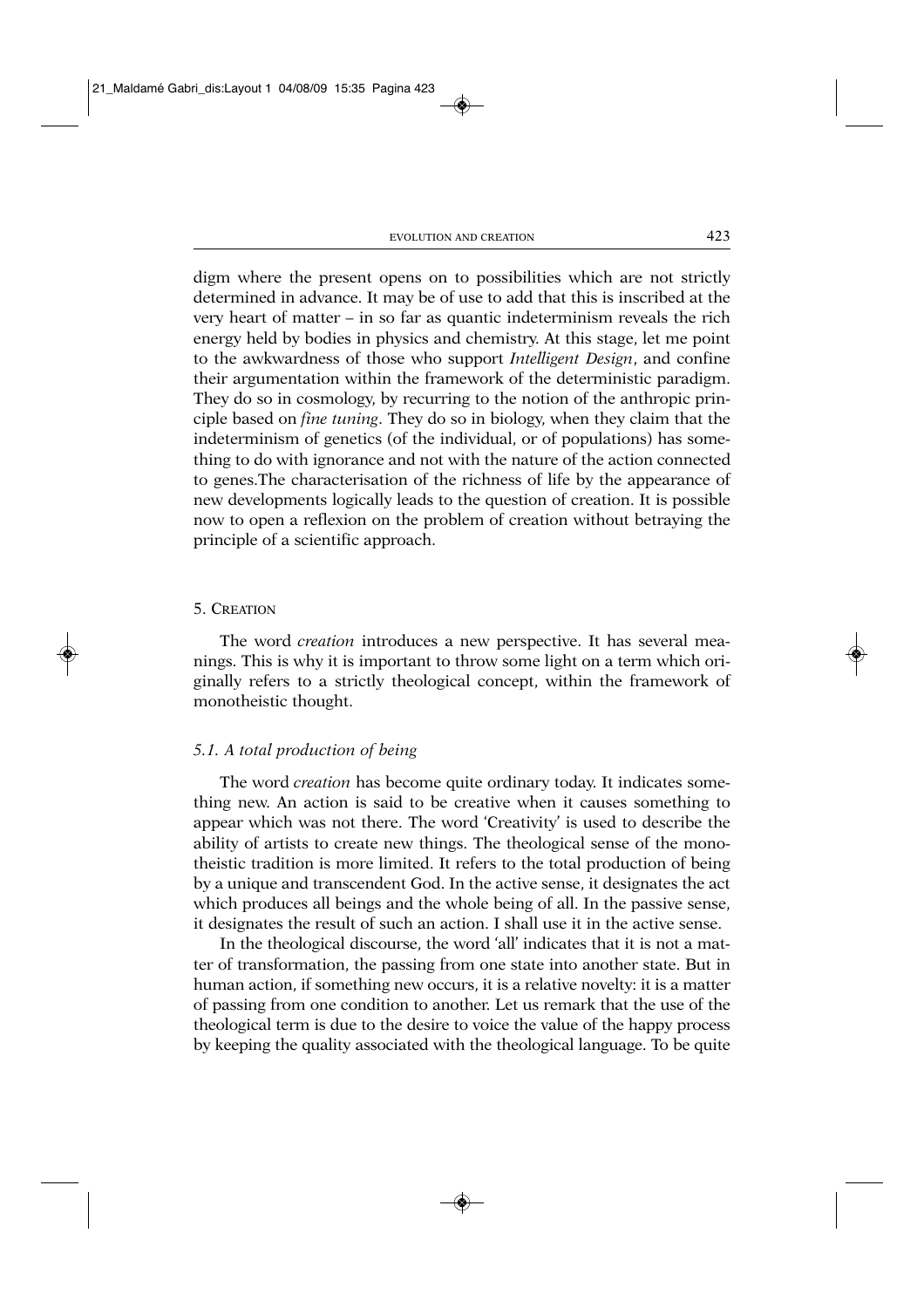accurate, one should notice that the word is used in a metaphorical sense; for in the theological sense, creation is a total production and therefore the passing from nothingness into being; whereas in human actions, the old adage is verified, according to which 'nothing can be made with nothing'.

The theological notion of creation does not have its place in science, and therefore not in the theory of evolution. The theory of evolution tells the story of living systems and describes the process of coming into being. This notion describes a continous process – a transformation in the etymological sense of the word. Unfortunately, many scientific treatises use the word creation to describe the appearance of something new. It is a misuse of language. The word creation is only metaphoric and one should avoid using it. Unfortunately common language multiplies such confusions and many scientists use the word wrongfully, thus aggravating misunderstandings, by limiting the action of the creator to the very beginning of the process under scrutiny.

#### *5.2. An act in the present*

Because of this, the notion of creation demands further clarification. Creation refers to the act through which God causes being to spring from nothingness – according to the traditional image. Such an act occurs in the present. The term *creation* does not limit its sense to the production of being at the very beginning of its duration. The word describes the act by which something exists thoughout the span of its existence.

The most widespread image among creationists revolves around this idea: creation occurs at the beginning, and what follows is only the continuation of the first act. Such a conception compels them to consider that everything is given from the start – and therefore, to exclude the very idea of evolution or of a process leading to the creation of new things. If one understands well that creation is in the present, it then appears that such an act inscribes itself in the duration which it founds. The word creation does not deal with the question of the beginning, but with the question of origin.

#### *5.3. The All-Powerful Creator*

In all monotheistic confessions of faith, the All-Powerful, the Almighty, is always mentioned in relation to the notion of creation. This is another consideration which helps clarify the errors of the fundamentalists or the supporters of *Intelligent Design*. On this point, there are two impor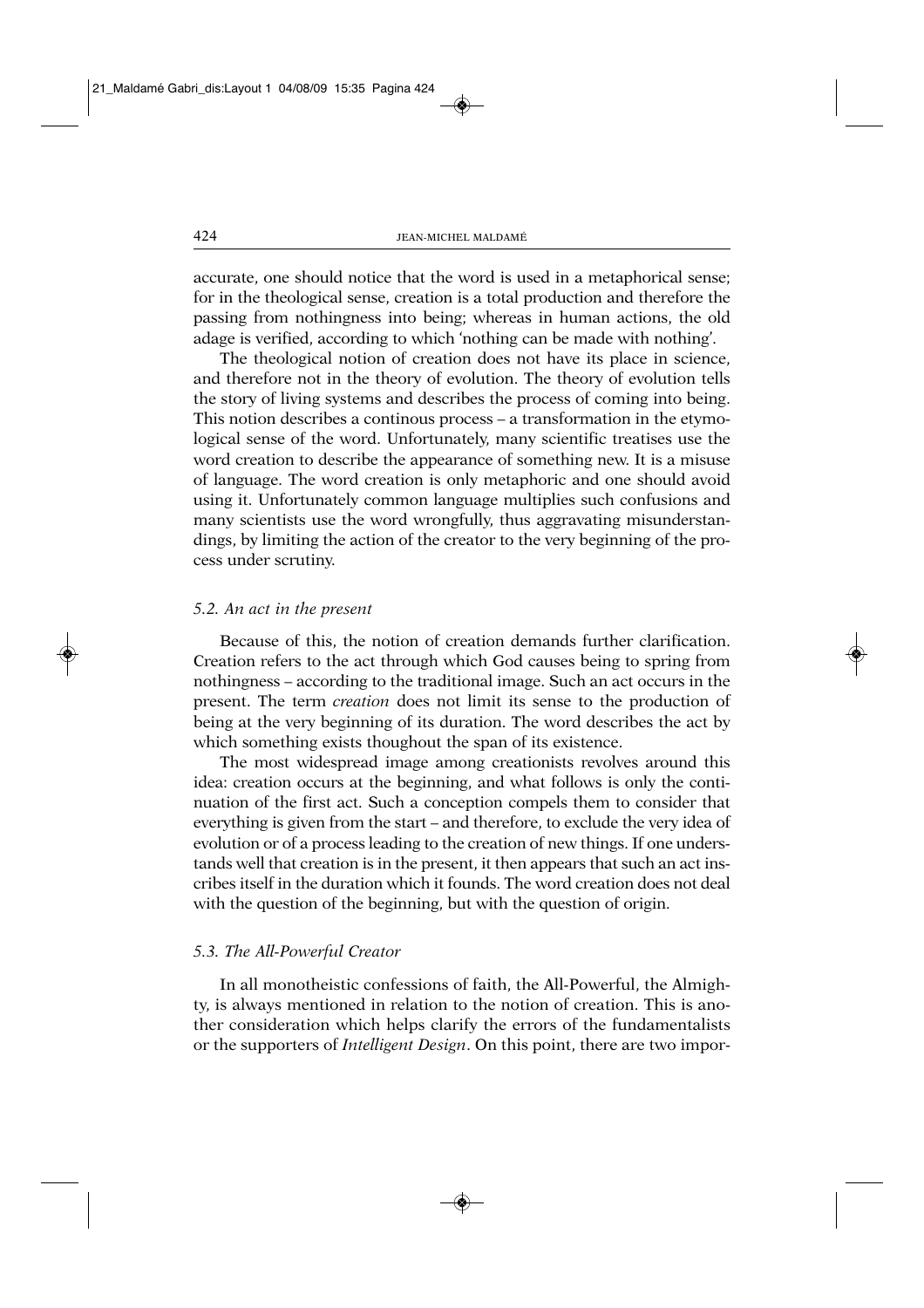tant theological schools which divide the world of thought and monotheistic religions.

According to some, the term 'all-powerful' must be understood in its literal sense: all-powerful means powerful without limits, without reservations of any kind. Will is limitless and independent of all logical constraint. God is confessed as being the almighty, capable of all, without any reservation or the possibility of any kind of demand on our part. This conception is called 'voluntarist'. It is not mine. I believe, with a great number of those who support the Tradition, that the notion of omnipotence is at the service of God's wisdom, of God's intelligence, of God's goodness. God cannot do anything that would run against His kindness, or against the demands of the logics of His action. Such is my position, which I would describe as 'sapiential'.

As he creates by His act a world different from Himself, marked by contingency, God does not contradict this existential situation. The creative act is a gift of being to a living person who not only exists, but also evolves within his own predicament, and according to the laws which control him. The creating act, therefore, does not exclude contingency, but founds it: the existence of contingent beings is therefore based on the creating act.

Traditional theology has for a long time developed this point, in relation to human freedom. The way to see the theory of evolution is wider, but it sends us back to the very notion of omnipotence.

Creationists believe that creation is an act of the All-powerful God, in the voluntarist sense of the term. They impose a vision of the world whose origin is a text which they do not bother to read in its context. God's authority imposes to deny the results of science. Such an attitude justifies, in my view, atheism.

On the other hand, discussing the all-powerfulness of God from a sapiential point of view means that the acknowledgement of contingency does not call for the exclusion of God's action. Quite on the contrary, it founds the autonomy of beings. The Christian theology which has developed in the sapiential tradition insists on the fact that God gives not only pure existence to human beings, but also the possibility of using it according to their own nature. The essential feature of creative action is to give human beings their autonomy in what they do. According to a formula by Thomas Aquinas, God confers to man the dignity of being really a cause. 'We do not strip the created things of their own actions, even though we attribute to God all the effects of the created things, in so far as he operates in them all' (*The Sum against the Gentiles*) and again 'it has already been shown that the operation of providence through which God operates in the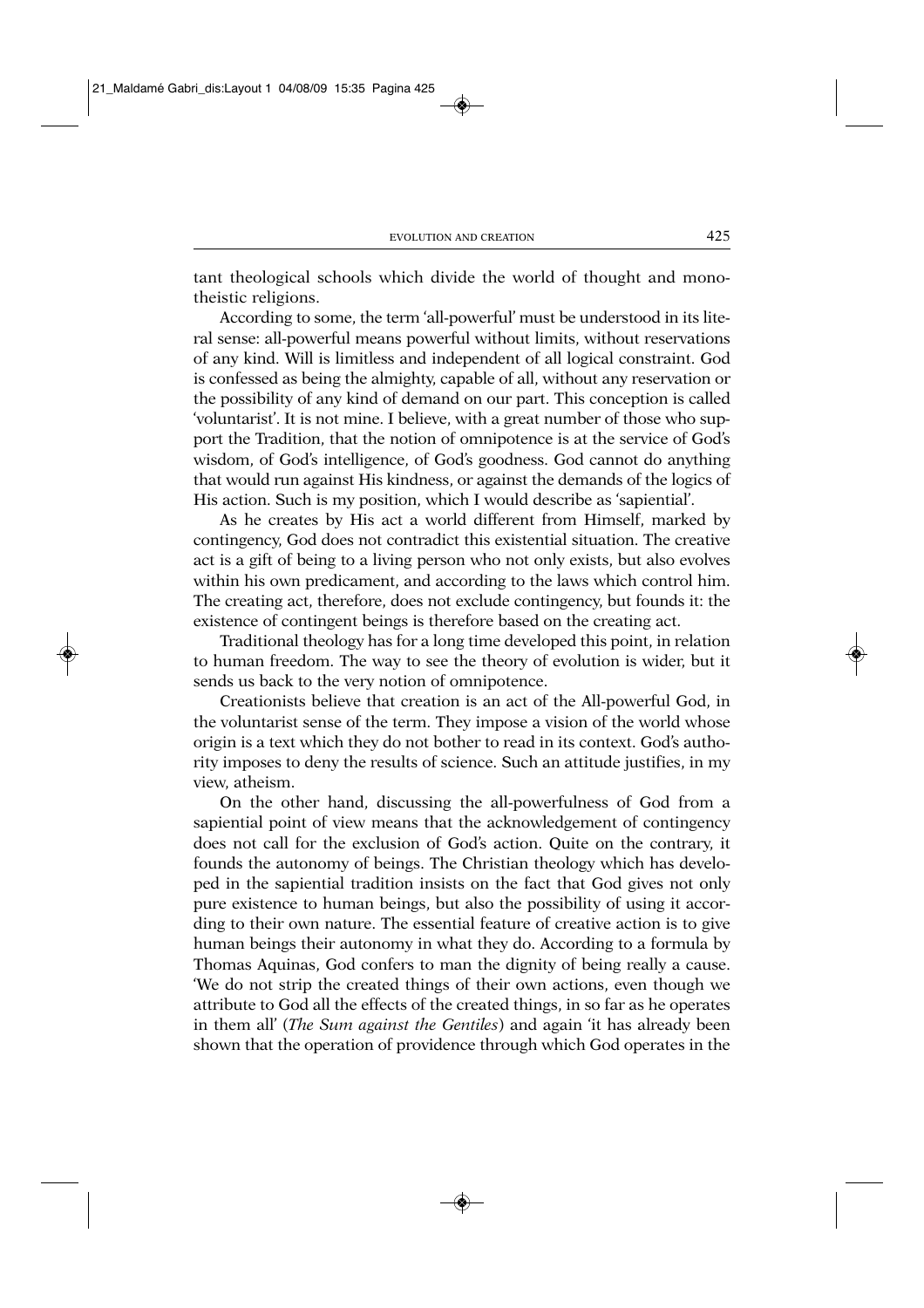world does not exclude secondary causes, but quite on the contrary fulfils itself through them, in so far as they act through the power of God [...] As it is manifest that certain causes are contingent, because they can be prevented from producing their effects, it would clearly be against the notion of providence to claim that everything occurs by necessity. Divine providence does not impose necessities to things, by universally excluding contingency from things' (*op. cit*.).

These observations will suffice to show in what sense the refusal of those who oppose the Synthetic Theory of Evolution is theologically groundless. Of course, the theory is not infaillible, it will be revised, but the debate which concerns it must remain strictly within the domain of scientific knowledge, and should avoid using terms which are specifically theological to discuss scientific questions.

## 6. THE ACTION OF GOD

The difficulty arises from the fact that there are two types of actions which must be linked up together, and their combination, or synergy, poses a delicate problem. When two actors are at the same ontological level, they must come to terms with each other – like vectors in rational mechanics. What belongs to the one adds up to, or subtracts itself from, the other, according to their orientation. But when the two active principles are not of the same order, there is no possible composition, no adding up, no subtraction. A good example which allows to understand this kind of cooperation is found in the musical field. In a piece of music, everything comes from the instrument – and everything comes from the musician. Everything comes from the one, everything comes from the other. It is impossible to divide their action – or attribute to either a percentage of the effect which results from their combination. In the same way, by acknowledging that the creator is not an agent of the same order as the forces of nature, it becomes possible to say that in the process which is described by the theory of evolution, everything is in nature – and everything is in the creator.

The error of the fundamentalists and supporters of the *Intelligent Design*, whose approach is based on exclusion, then becomes obvious. For them, the action of God can be seen in the flaws of the scientific theory, or in phenomena which cannot yet be explained.

To this awkward apologetics, can be opposed the traditional notion of creation, according to which the action of God is the founding principle of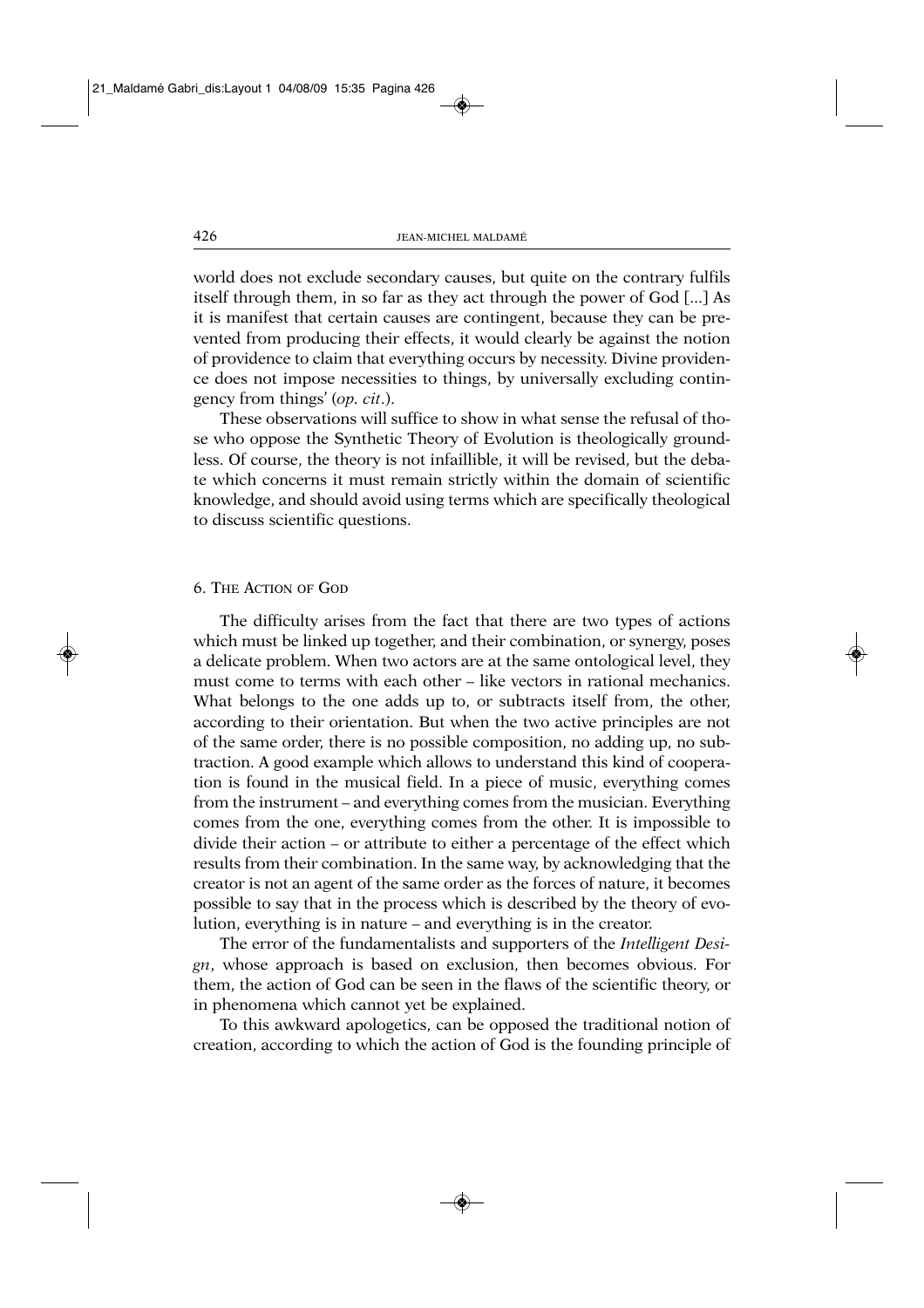what exists, in its very being. This is no manipulation, but the respect of what is. Thus, God knows what is contingent – as contingent.

The knowledge of God is based on several qualities, which are gathered together under the word 'vision'. The word, in fact, is about immediacy, since it describes the co-presence of separate elements in time as well as space; the word translates to convey the respect of diversity and of the normal process of time. But just as the vision does not abolish the spatial difference and the particularities of forms, it does not either abolish the temporality implied in natural processes – particularly in living systems. So that the evolution seen by God does not cease to be what it is: an aleatory process characterized by contingency, or as Thomas Aquinas said: 'The fact that God can produce by himself all the natural effects does not make other causes redundant. This does not reveal the inadequacy of the divine power, but the immensity of his goodness, which urged him to communicate his likeness to things, not only by granting them being, but also by allowing them to be the causes of other things. It is in fact in both these ways that creatures ressemble God, as has been shown above – therein lies the beauty of the order which reigns among the created things' (*op. cit*.).

This is a strictly theological debate. It shows how theology is not thwarted by the ackowledgement of contingency, translated into a scientific language by statistical analyses and probabilistic approaches. Let me once again quote Thomas Aquinas: 'there are things to which God's will grants necessity, and others to which he does not grant it'. He goes on explaining: 'when a cause is efficacious, the effect proceeds from the cause, not only concerning what results from it, but also concerning the way it results from it or the way it is ... Since God's will is perfectly efficacious, it follows that not only the things he wants are done, but also that they are done in the way he wishes them to be done'. Those who to day follow closely the theory of evolution must necessarily agree with the Ancients that some things occur of necessity, and others in a contingent way. Let us remember that St. Thomas said that God wishes it to be so, 'so that there might exist a certain order among things, for the perfection of the universe'. He concludes: 'This why he has prepared in a number of cases necessary causes, which cannot fail, whence certain effects necessarily proceed; and in a number of others imperfect causes, the effects of which are produced in a contingent manner' (*The Theological Sum*).

One last remark on the action of God and the recognition of the value of the autonomy of nature. Our vocabulary is here limited by the fact that it is rooted in human action. For a human being, to act is to situate oneself in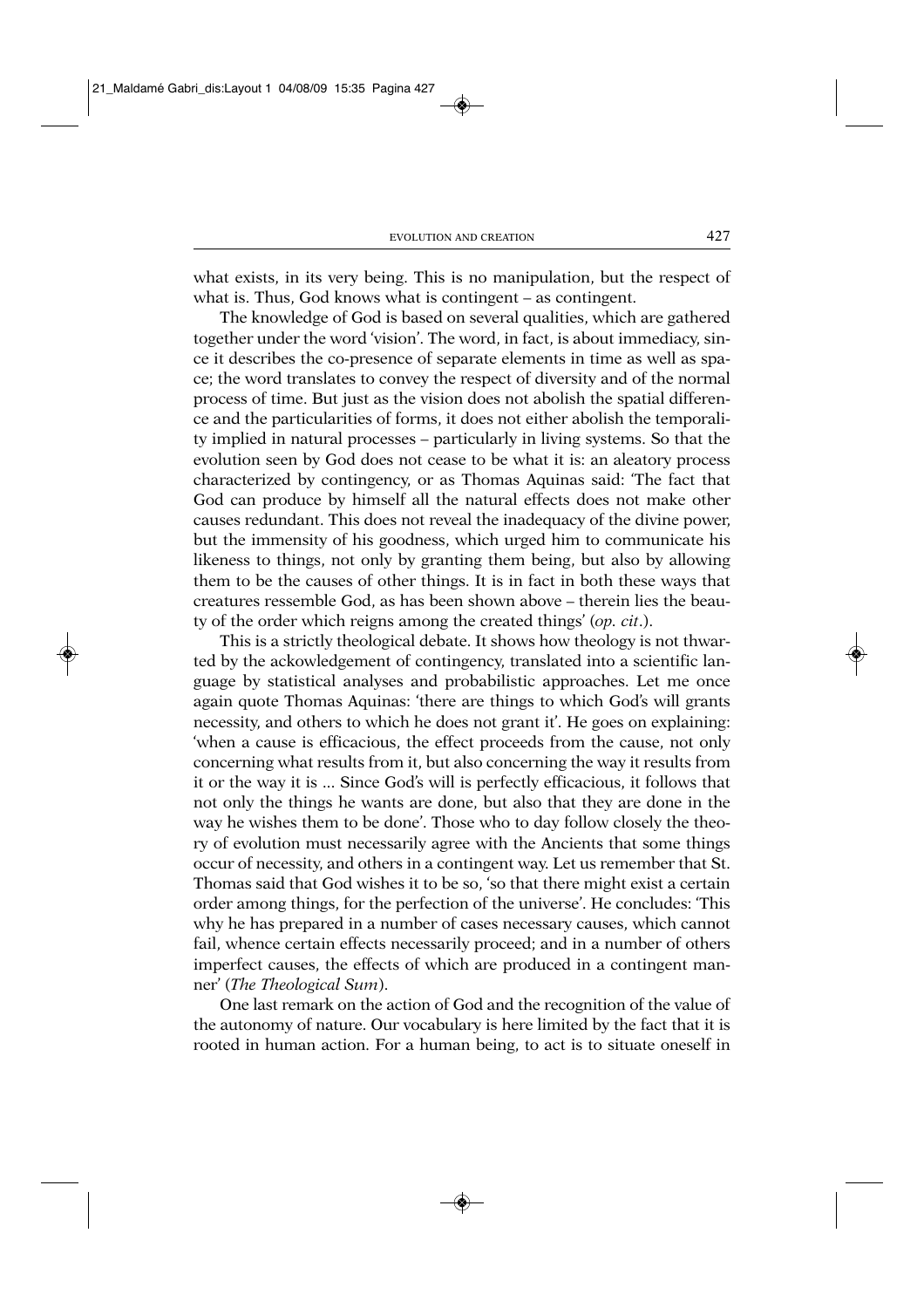front of nature, from an exterior point of view. So that there is a difference between a natural action and a human action which transforms reality through other means than nature alone – even if the knowledge of nature allows one to respect its laws. God, because he is a creator, is not external to nature. He does more than respect it in its laws and in its autonomy: he gives nature its laws and its autonomy. So that the creative act is in no way an intervention. It is the most intimate part of the energy at work in nature. Let us remark that this conclusion, which is perfectly justified in strict monotheistic terms, which give sense to the word creation, meets the intuitions of the oriental philosophies and religions, anxious to establish a communion between beings. This last point leads me to consider the question of finality.

#### 7. ACKOWLEDGING THE PRESENCE OF A FINALITY IN NATURE

Why are the links which have been established so difficult to admit? The immoderate affectivity associated with the terms chance and necessity is a fundamental part of the answer. In fact, for some people, resorting to a non-scientific principle is like the remanence of the religious feeling and the reference to providence is seen as a frame of mind that is convenient for chidren. For others, the ackowledgement of the aleatory is a source of insecurity. Others again consider that science is a destroying factor, in so far as it forgets what is the non-quantifiability of life... One must set aside those affects and admit that the assertion of the transcendence of God is all the more necessary, as it permits to establish the respect he has for what is done – while showing that such a respect is not a lack of power.

Ever since its birth in the XVIIth century, modern science has excluded the possibility of an explanation through finality as the Ancients formulated it, in so far as it cancelled the explanation and dispensed with the analysis. One should respect this option and therefore introduce a difference between the notion of life as defended by the Ancients and the notion of life as used by scientists.

Such a recognition does not prevent one from recurring to the notion of finality. But this is not a scientific attitude, properly speaking. It means entering a philosophical vision of nature, in order to propose a global vision, which serves to interpret the results of science by acknowledging in the first place that the process introduced by science displays a growth of complexity, therefore of realisations where diversity is assumed in a better form of unity.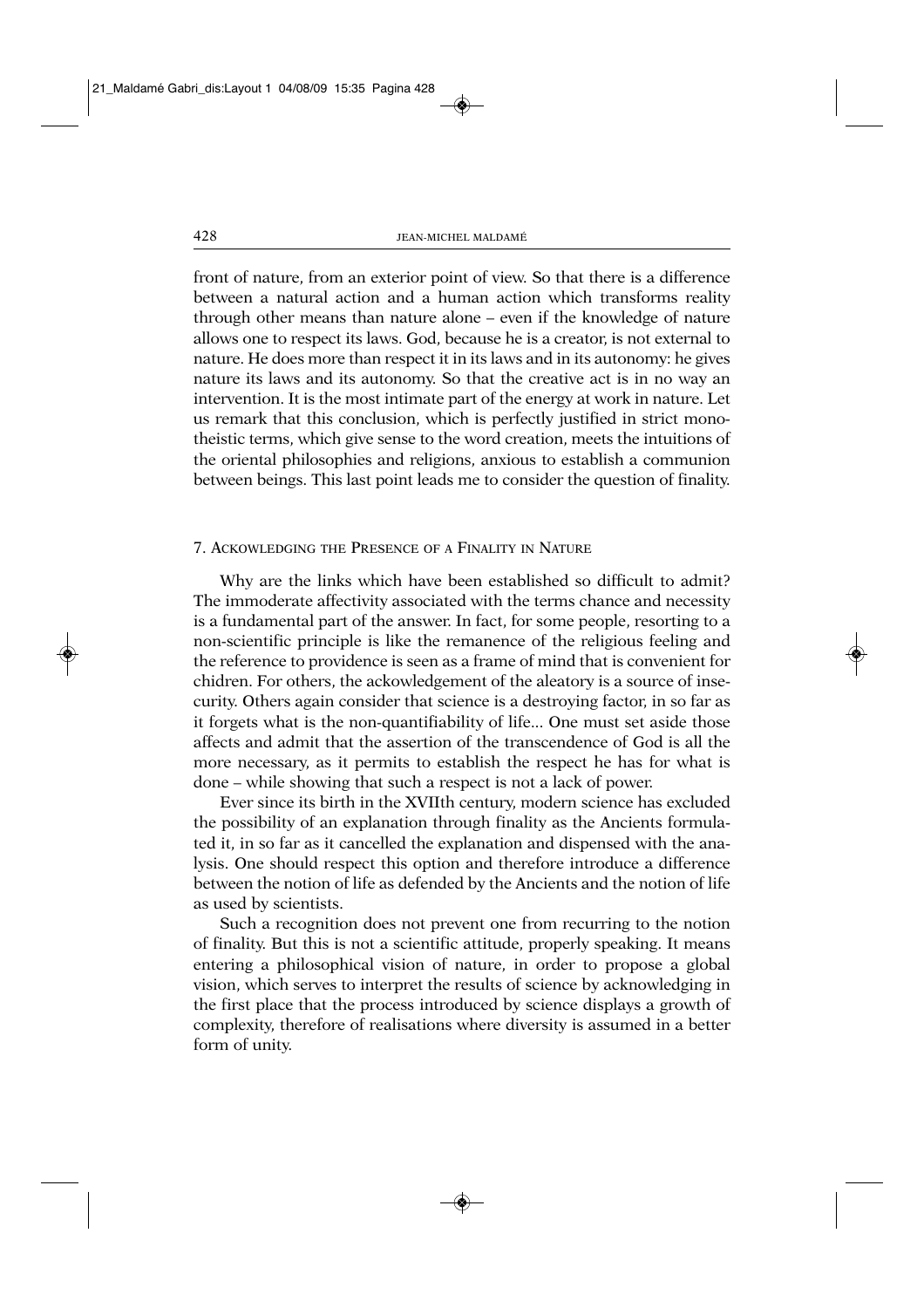It is therefore not expedient to use the notion of finality in opposition to the theory of evolution. One must admit that it is pertinent in a theological approach. The latter cannot be formulated without taking root in reality. One should then accept the fact that the old discourse should shift its emphasis, or otherwise it will appear as naive.

At this stage, it might be useful to bring back into one's mind a distinction which is traditional in theology. The wish to acknowledge God's action in present life has led theology to distinguish carefully between the two types of action that result from power. A first verb expresses the idea of power in its nature of power: to dominate. A second verb expresses the idea of power in terms of reason: to govern, that is to carry something to its end. The first term characterizes the conception of omnipotence which I have previously discarded: the conception marked by an arbitrary sovereign will. The second term characterizes the conception of omnipotence to which I have given preference: the conception which makes power subservient to wisdom and therefore refrains from acting all – and in the first place, from contradicting itself. Thus God, by creating a contingent world, does not distort the actions of the laws of statistics. The aleatory is inscribed in reality. It is not just the sign of human ignorance.

The term 'to govern' also contrasts with another word which is probably more present in the paradigm of those who support the *Intelligent Design*: to manage. The word corresponds to the paradigm of classical science which brings down the creative act to 'an initial flick' (to quote the term used by Pascal in his refutation of Descartes). The manager as a matter of fact uses the capabilities of his subordinates and the ways and means at his disposal to forward his projects. He reduces them to the role of actors involved in an action which unfolds according to the logics of material actions and human motivations. Whereas the use of the word governance conveys the idea that the aim of the act is not a project of management, where the agent is subjected to an end which is unknown to him, but that God proposes to actualize creation for its own sake, and each creature in its own order. It is to be regretted that this dimension has disappeared from the technical discourse that prevails over modern culture. The evolution of living systems, if it is technically within the operating sphere, is not enclosed in it. It leads to another realisation where contingency is the sign of a type of transcendence – the type which the moderns associate with the notion of beauty.

This analysis shows that the current polemics have a common origin. On the one hand, the deistic adversaries of evolution challenge contingen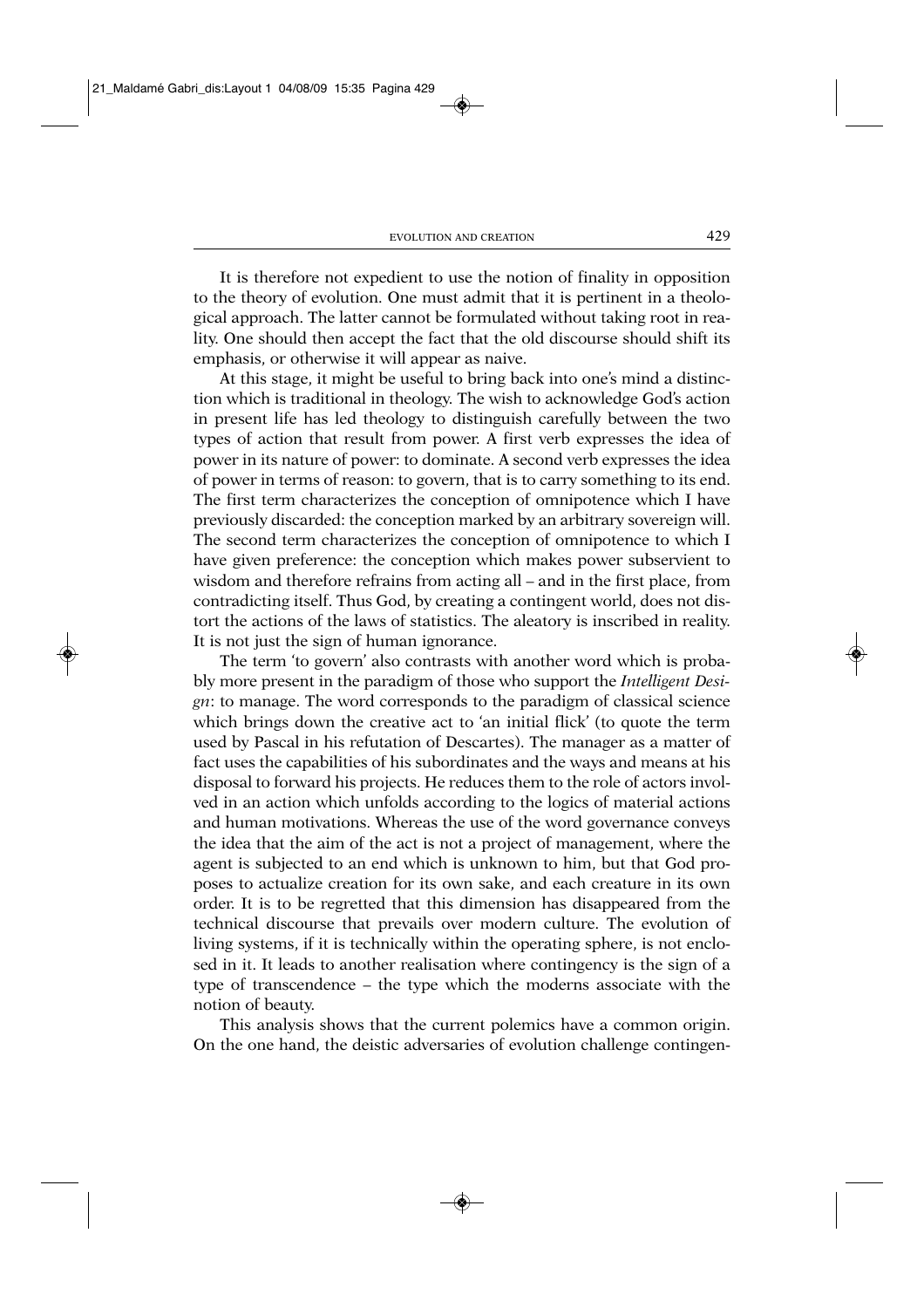cy (like the supporters of the *Intelligent Design*) and on the other, atheists deny all divine action, as if divine action erased the autonomy of nature. There is, here, a misappreciation of the linking synergy between the Creator and nature. There is furthermore among the adversaries of the theory of evolution an epistemological error, because they remain within the framework of classical science under the deterministic paradigm of Cartesian mechanics, which they adapt to the level of God's action. Correlatively, atheism cannot acknowledge that the creative act founds the creatures' autonomy, i.e human freedom in the first place and in a wider sense the contingency of life.

#### **CONCLUSION**

To conclude, I would like to make two remarks on the relations that exist between science and the theology of creation.

The first remark is about the status of knowledge. A number of believers, today, go back to convictions which date back to the days of clerical omnipotence, and assert that scientific knowledge must be subservient to the religious authority – that of the Bible, of the Coran or of dogms. Since Galilei's time, we have known what misfortunes these convictions bring about. Others, more subtle, insist on science keeping within well marked limits and being forbidden from approaching certain subjects: in particular, those concerning the origins of life and mankind. This is wrong: because the limits of human knowledge should not be determined by the partitioning of knowledge, but by the way in which we approach reality. Reality, as a whole, is subjected to the scientist's scrutiny. The limit is not in the extension, but in the nature of the vision and the conceptualisation. There is no *a priori* prohibition that limits the scientists' explorations. However, they must be aware of the particular character of their method, in experimentation as well as in conceptualisation. There is then the possibility of a dialogue, since faith also looks at everything in a light which has its particular aspects. Two lights allow a better vision and can relate one to the other, with the open perspective of mediations.

My second remark concerns the status of scientific research. It seems to me that the debates on the theory of evolution should encourage us to address the question of what are the real issues of science. What are the intentions of science? It seems to me that a scientist should be aware of the fact that scientific research should not limit itself to its technical dimen